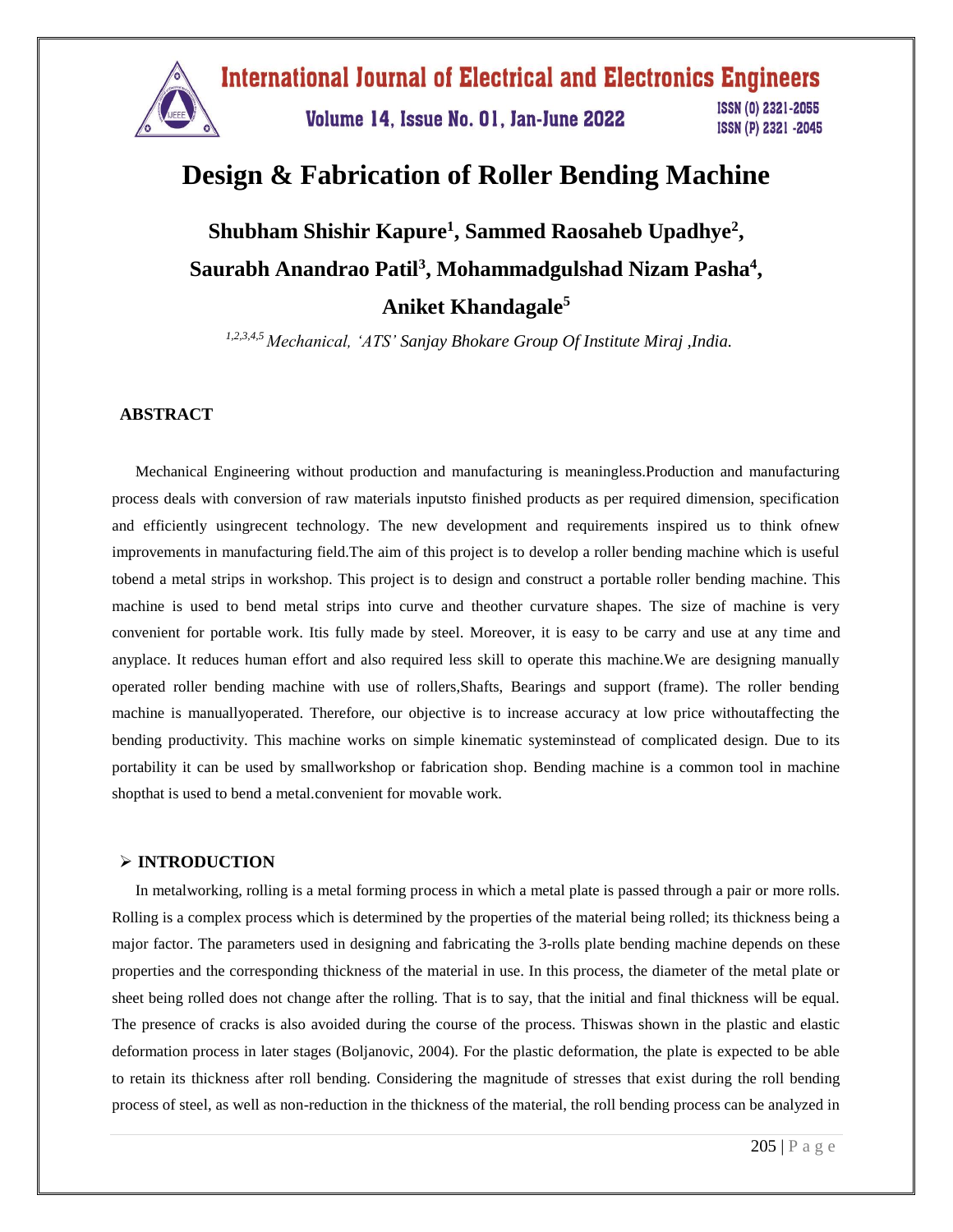

#### **International Journal of Electrical and Electronics Engineers** ISSN (0) 2321-2055 Volume 14, Issue No. 01, Jan-June 2022 ISSN (P) 2321 -2045

two ways: i. Bending in the centrally located inner zone, on both sides of the neutral zone, is a domain of elasticplastic deformation, while ii. Bending in the outlying zones (on both the inside and outside of the bend), is a domain of pure plastic deformation. Bending in the actual sense, is a domain of elastic-plastic deformation and can be considered as a

linear stress problem (Carden et al., 2002). In the rolling process, the radius through which the sheet steel is bent must be smaller than the required radius because of the spring back formation (Ahmed et al., 2012). They also show that the amount of spring back depends on several materials and such machine properties as the elasticity modulus, shape of the stress-strain curve, sheet thickness, roller dimensions, and so on.

To study the spring back phenomenon produced on steel sheets, the rolling process is often used. Yang and Shima (1988) discussed the distribution of curvature and calculated bending moment in accordance with the displacement and rotation of rolls by simulating the deformation of a workpiece with a U-shaped crosssection in a three-roller bending process.10 Kim et al (2007) proposed a formulation to determine the bending force on rollers, the driving torque, and the power in the three-roll bending of a thin plate. Analytical solutions of bending process have been presented by several researchers (Kim et al., 2007; Dongjuan et al., 2007; Wagoner and Li, 2007); however, for inverse analysis of springback in free bending process, a state of plain strain and negligible shear deformation is assumed (Behrouzi et al., 2008). Asghari et al (2008), determined the force and power required to drive the three-roller plate bending machine, when it is unloaded with a workpiece and when it is load to roll a maximum of 5mm steel plate. Adsul et al (2013) stated that the factors that should be considered while calculating bending force are material properties, width, thickness, number of passes, bending radius, force developing mechanism and link. The aim of this study is to design and fabricate a motorized 3- rolls plate bending machine to bend a metal plate up to 6mm in thickness and 100mm in width into cylindrical forms*.*



# **Fig;1 Stress Bending**

Bending is one of the most common forming operations. We merely have tolook at the components in an automobile or at a paperclip to see how many partsshaped by bending. Bending is usually defined as the deforming of the sheet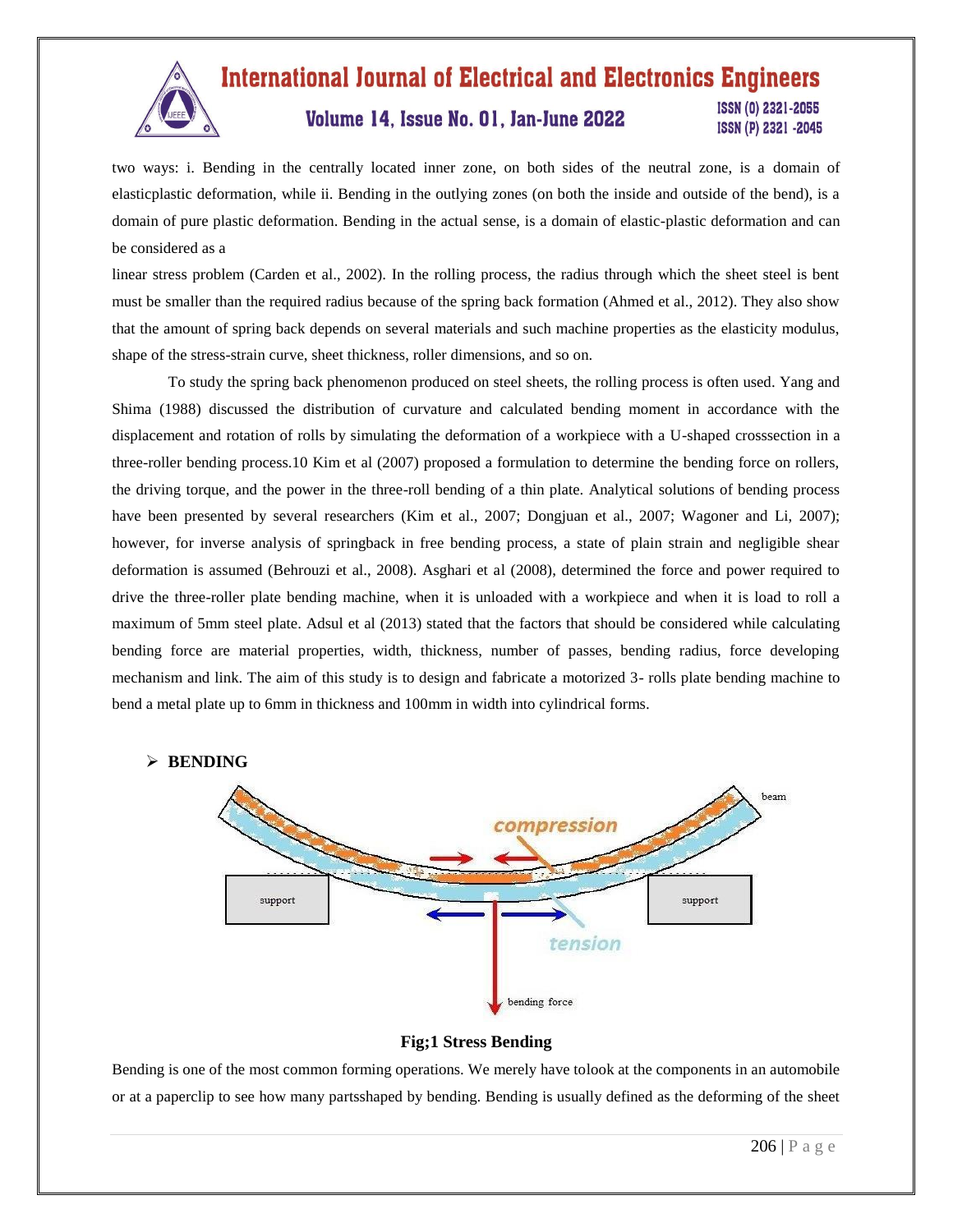

metal along the straight line around a straight axis called neutral axis, result in the plane surface at an angle to the original plane. During bending the top layersare subject to compression and the bottom layer are subjected to tension. The width of the part in the outer region is smaller and in the inner region it is largerthan the original width because of the poisson ratio as shown in fig.1.

#### **Types of bending operation are classified into**

- $\Box$  U-Die bending
- $\Box$  V-Die bending
- $\Box$  Roll bending
- $\Box$  Bending in the four slide machine
- $\Box$  Curling
- $\Box$  Dimpling
- $\Box$  Flanging
- $\Box$  U-Die bending with spring pad.

# **Roll bending**

A continuous form from of three-point bending is roll bending, where plates,sheet and rolled on each end, one of the support can often be swung clear topermit the removal of closed shapes from the rollsshapes can be bent to adesired curvature on forming rolls. These machines usually have three roll in theof a pyramid, with the two lower rolls being driven and the position of the upperroll being adjustable by a frame.

# **Types of bending Machines**

# **Tube Bending**

The Forming Roller method of tube bending is recommended for all large bends where the Centerline radius is at least 4 times the outside diameter of the tube. It can also be Successfully employed for bending pipe or heavy wall tubing to smaller radiiand is the most Practical method of bending very small diameter tubing.

# **Circle Bending:**

This operation is somewhat involved by the fact that most materials "spring back" after they have been formed. To compensate for this, it is often necessary to use a Radius Collar having a smaller diameter than that of the circle required. Actual size can best be determined by experiment, as the "spring back" varies in different materials. Material should be precut to exact length before forming.

# **Channel Bending –**

The same general bending rules which cover the forming of channel with "flanges out" also apply when it is formed with "flanges in." Since it is necessary to compress the flanges as they are bent inward, the operation shown below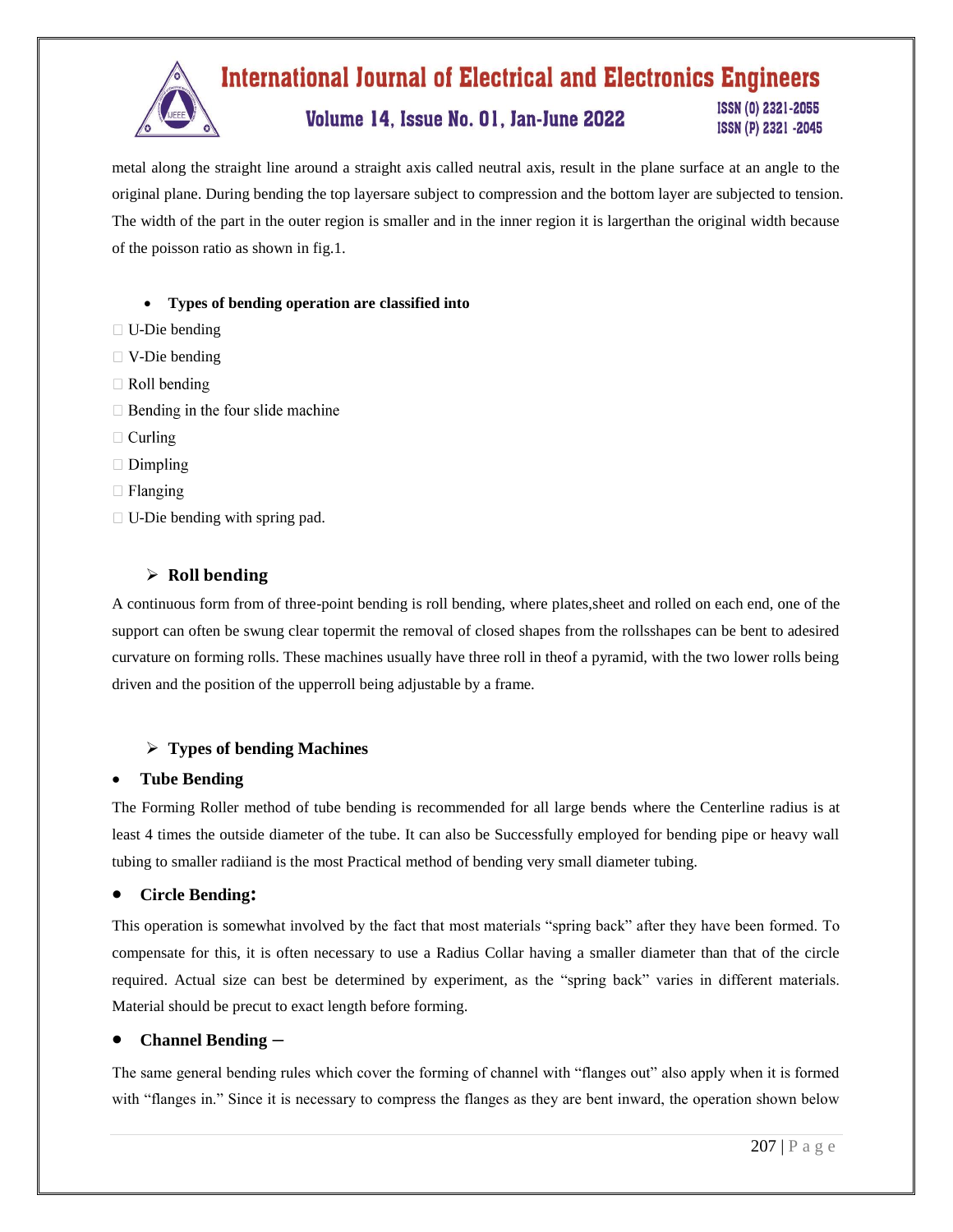

requires considerably more bending pressure than when forming with the "flanges out" and it is recommended that the largest possible radius be used to allow for compression of the material. if a sharp 90° bend is desired, it can be obtained by cutting a notch out of the channel flanges before forming around a special Zero.Metal Rolling Machine is classified into two types based on the arrangement ofthe rollers. They are as follows.

- Pinch type machine
- Pyramidal type machine

This machine is of pinch type here only the top roll serves as a driven, bottom roller are idler and rotates on friction with the work metal blank.

# **INDENTATIONSANDEQUATIONS**

#### **Shaftdiameter:**

Forgreaterstrength45c8 (steel)iscommonforshafts

 $S_vt=580$  N/mm<sup>2</sup>

#### $S<sub>u</sub>$ t=770N/mm<sup>2</sup>

Usingmaximumshearstress theoryof failure:

$$
r_{max} = \frac{16}{\pi d^3} \sqrt{(k_m m_b)^2 + k_t m_t}
$$

$$
m_t = \frac{(60 \times 10^6)p}{2\pi n}
$$

$$
V = \frac{2\pi n_g r_l}{60}
$$

$$
N_g = \frac{v60}{2\pi r_l}
$$

$$
= \frac{0.092 \times 60}{2 \times \pi \times 0.025}
$$

$$
= 35 \text{ RPM}
$$

Forrollerspeed of 35rpm&with 2.69kw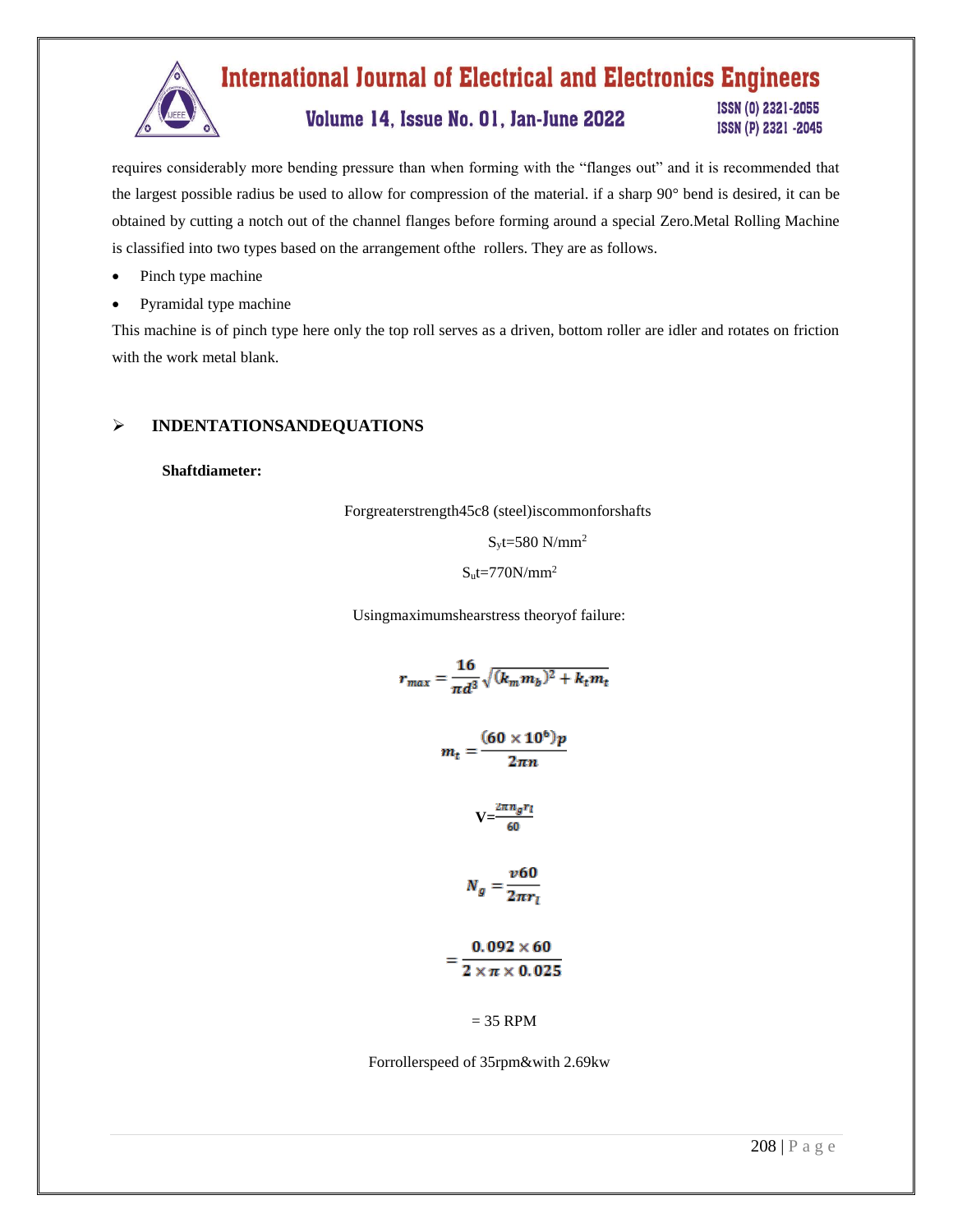

# **International Journal of Electrical and Electronics Engineers**

Volume 14, Issue No. 01, Jan-June 2022

ISSN (0) 2321-2055 ISSN (P) 2321 -2045

$$
m_t=\left(\!\frac{60\times10^6\times2.69}{2\times\pi\times35}\!\right)=7.33\times10^5\,N-mm
$$

$$
k_b = 1.5 \t k_t = 1
$$

$$
r_{max} = 0.3s_{yt} = 0.3(580) = 174N/mm2
$$

$$
\tau_{max} = 0.18s_{ut} = 0.18(720) = 138.6N/mm2
$$

Taking the mini value of 138.6  $N/mm^2$ 

$$
d^{\,3}=\left(\frac{16}{\pi\times138.6}\right)\sqrt{(1.5\times1942300)^2+(1\times734931.65)^2}
$$

# **d=47.97mm 50mm**

 **FIGURES AND TABLES**



| SR NO                       | <b>PART NAME</b>          |
|-----------------------------|---------------------------|
|                             | Tommybar                  |
| $\mathcal{D}_{\mathcal{L}}$ | Height adjusting screw    |
|                             | Middle roller driving end |
|                             | vertical support channel  |
|                             | Bend adjusting roller     |
|                             | Bend adjusting roller     |

# **Fig;2 Proposed setup**

# $\triangleright$  CONCLUSION

The design and fabrication of a low cost 3-rolls plate bending machine to bend a metal plate up to 6 mm thick mild steel plates has been carried. The major components of the machine designed were: the rolls shaft diameters.

- Time required is less as compared to previous process.
- Less skilled workers can operate this.